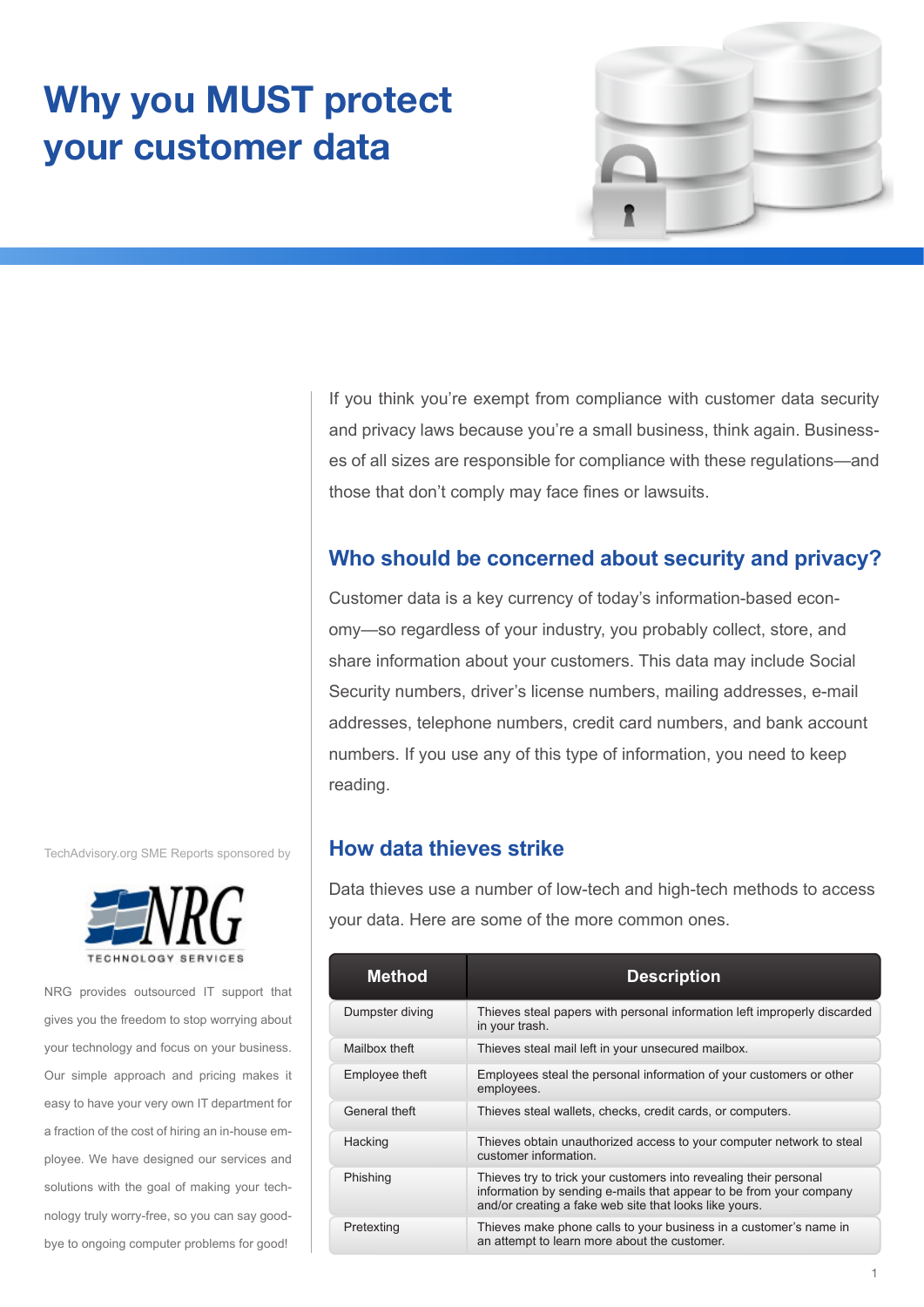Once data thieves have the information they want, they use it to open fraudulent credit card accounts in your customers' names and make purchases without their knowledge, open fraudulent bank accounts in your customers' names and write checks on that account, or even get loans in your customers' names.

#### **Security breaches could damage your business**

The Federal Trade Commission (FTC) recently sued 12 companies it accused of having inadequate data security practices. Even if you don't face legal action, your good reputation could be significantly compromised by data security breaches. Security breaches can erode consumer trust and, ultimately, hurt your bottom line.

#### **You can be a target, too**

Identity thieves want your business information. In fact, they may target small and medium businesses because their data security programs may not be as strong as those of larger companies. They'll take your bank account and credit card numbers, Federal Employer Identification Number, and other federal and state governmental identification numbers. They'll use this information to open credit card accounts in your business name and make purchases without your knowledge, open bank accounts in your business name and write checks on that account, or get a loan in the name of your business. In some cases, they can actually sell your business or property without your knowledge.

# **Small businesses are MORE at risk than large businesses**

Popular wisdom may hold that large businesses are most at risk for identity theft and fraud—but that's not the case. As we've already shown, data thieves are flexible: They operate using both high-tech and low-tech methods. As a result, security applies to every business that collects and stores customer information. Small businesses are a particularly attractive target because they often don't have the strong data security protections that large businesses have.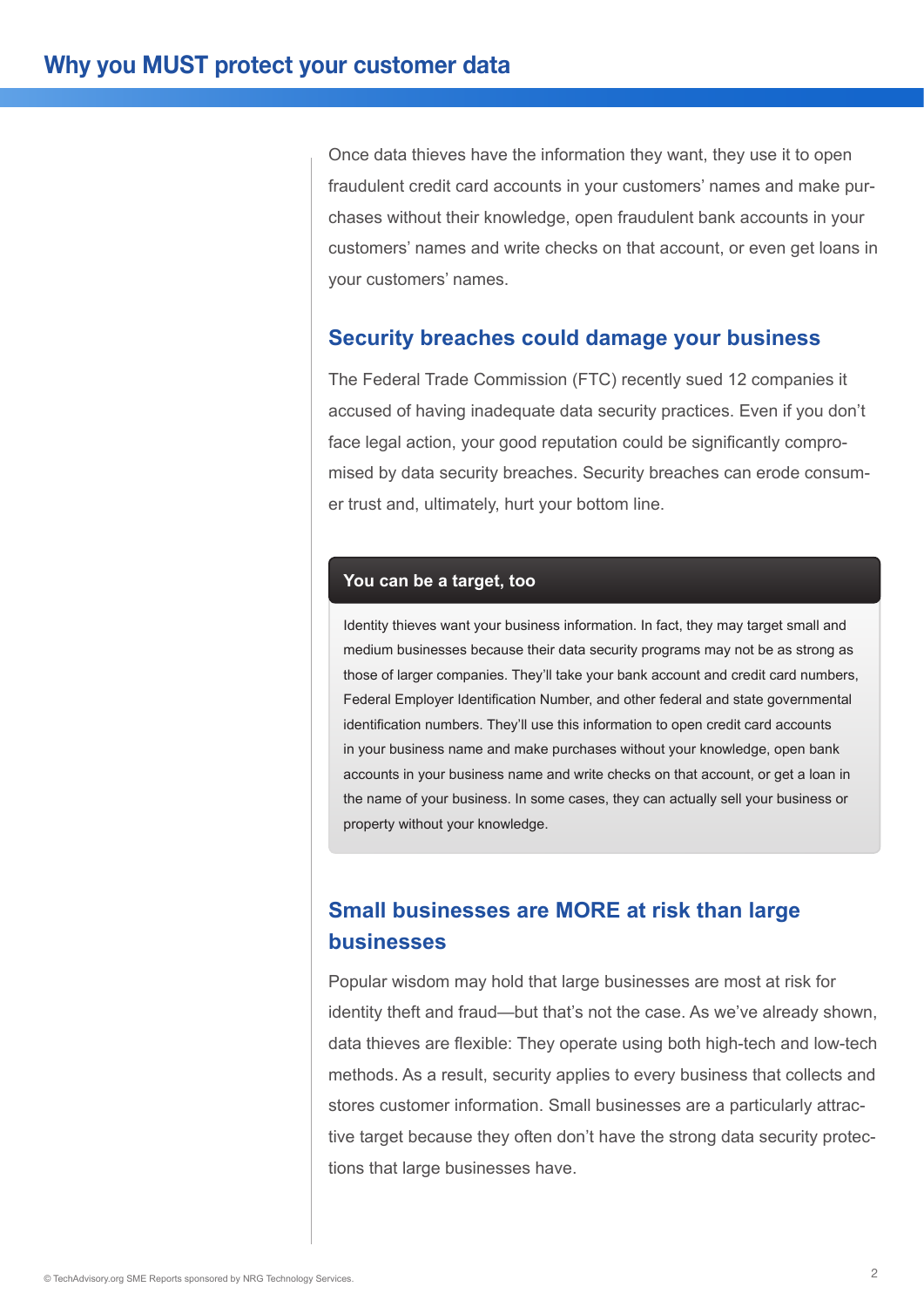#### **Compliance isn't a choice**

Regardless of whether you think you're at risk for data theft, you're legally required to take proactive steps to prevent it—no matter how small your company is.

For example, all small businesses must comply with the Fair Credit Reporting Act (FCRA) when seeking to obtain consumer reports, such as credit reports and employment reports, about potential customers and employees.

Other requirements vary by business type. Small financial businesses, for example, must comply with the federal Gramm-Leach-Bliley (GLB) Privacy Rules and Safeguard Rules—and companies that need to comply include those that might not necessarily think of themselves as financial, such as automobile dealers, tax planners, and some travel agents. Small health care businesses must follow the privacy requirements of the federal Health Insurance Portability and Accountability Act (HIPAA) Privacy Rule and its data security requirements.

As a small business owner or manager, it's your responsibility to stay current on privacy and security laws affecting your customers—so establish good security and privacy practices now.

#### **International policies could affect you**

More than 50 countries have personal data protection laws that regulate the handling of customer information—and even companies with no physical presence abroad have to comply if they engage in international business-to-consumer e-commerce.

#### **Firewalls are not enough**

You might think that the right combination of hardware and software will prevent data security and privacy exposures—but technology is just one piece of the security and privacy equation.

Consider this scenario from the Better Business Bureau: You've equipped your computer with the latest network security software.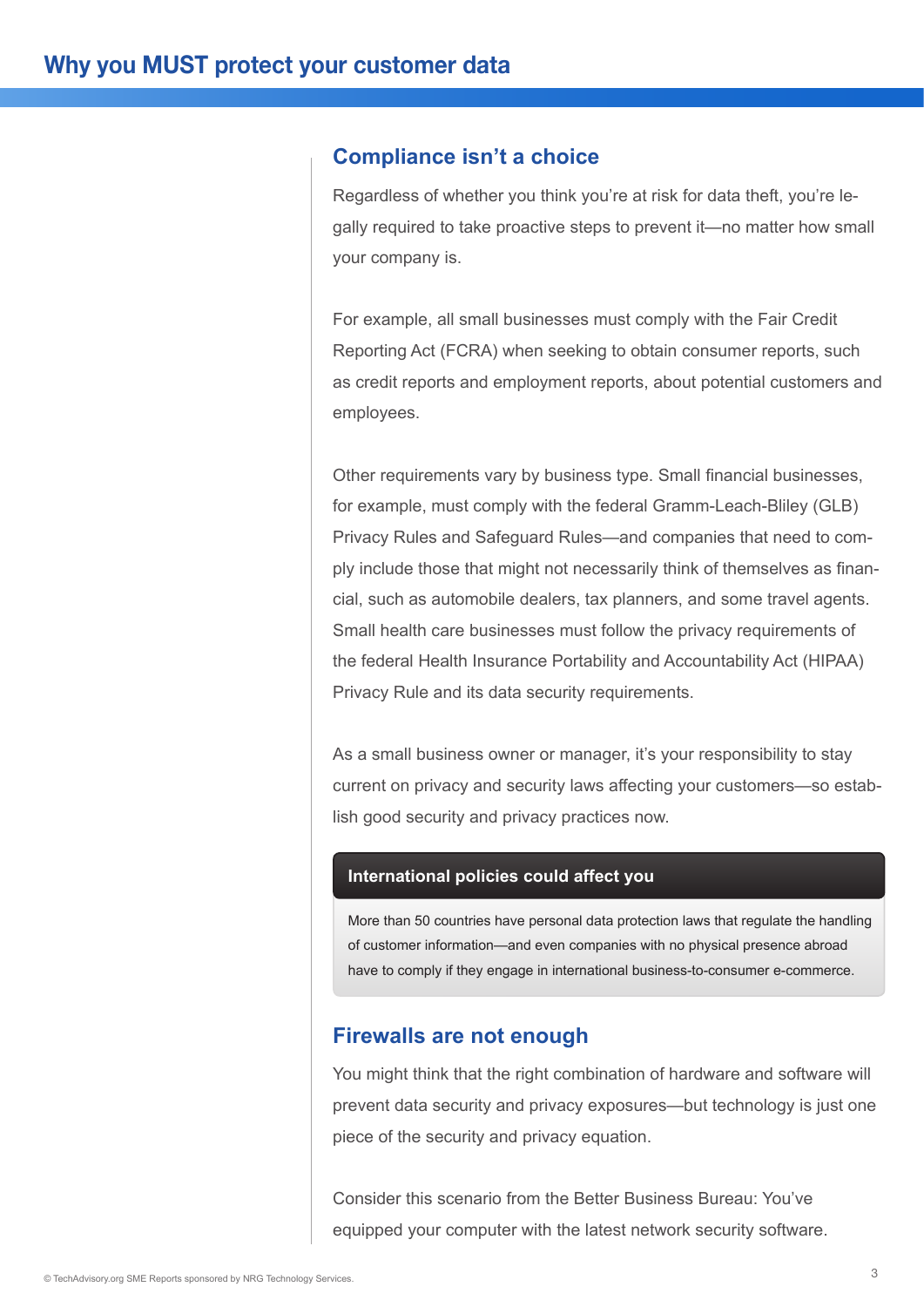But one day a customer calls your business to ask what credit card you have on file for his account. He gives his name and address to an employee who then looks up the information on your computer. Your employee reads the credit card number to the caller. But the caller isn't really a customer; he's a criminal who found the name and address of one of your customers in the trash.

Indeed, in small and medium businesses, the greatest data security risk might not be technology, but the uneducated end user. Symantec's SMB Information Protection Survey, which was published in June 2010, reported that 42 percent of small and medium companies have lost proprietary or confidential information—and of the companies that lost data, 23 percent blamed insiders inadvertently losing data, while an additional 14 percent blamed broken business process.

The point: It's not just about good technology. Effective security and privacy policies and proper employee training are also essential.

## **Creating a security and privacy policy**

A security and privacy policy tells your customers how you will treat their personal information. In essence, it explains how you will collect it, how you will use it, and how you will keep it secure.

Once you have a written policy that accurately describes your intended treatment of customer data, you'll want to communicate it to your customers. For example, you could distribute it on paper by posting it on a sign in your office, giving customers a written copy when they complete a transaction with you, or mailing it as part of a promotional piece. Alternately, you could distribute it online by posting it on your web site, and if your customers have agreed to receive e-mail notices from you, send it to them via email.

Communicating your privacy policy to your customers will increase the trust they have in your business—because when they know that you plan to use their information carefully, they will be more likely to share it with you.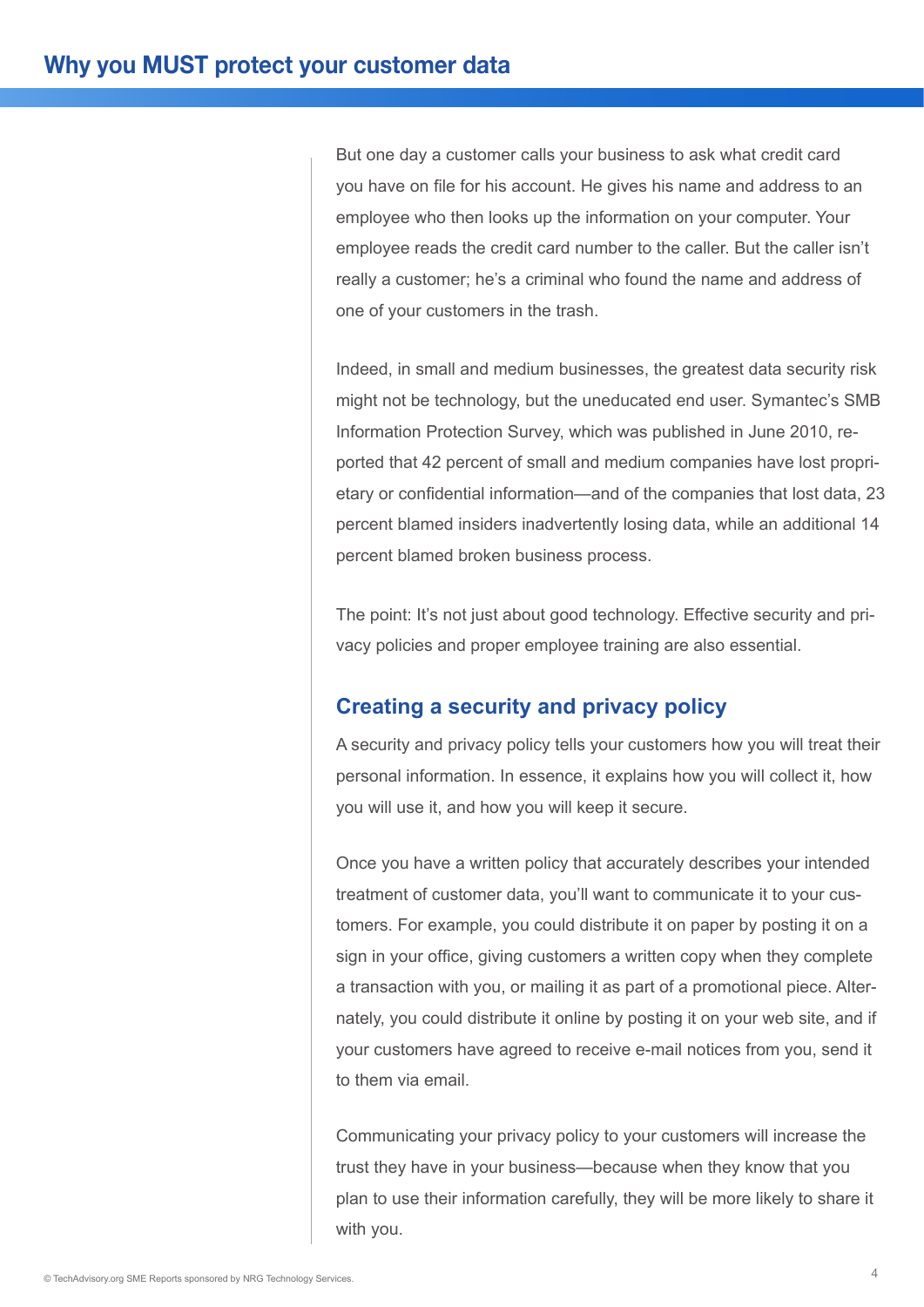#### **Resources to help you write a privacy policy**

Need help writing an online privacy policy? Consider these two sources of assistance: the Better Business Bureau's Privacy Planner, available at www.privacyplanner.com, and the Direct Marketing Association privacy policy generator, available at www.the-dma.org/privacy/privacypolicygenerator.shtml.

## **Employee education is paramount**

Employees who handle customer information should play a significant role in protecting that information: In its 2009 data breach report, Verizon Business found that insider errors were a factor in two-thirds of all breaches it investigated on behalf of clients.

Think about all the different ways your business collects, stores, and uses customer information. Now list who handles or has access to the information. Anyone who appears on your list should play a significant role in protecting sensitive information.

Conducting background checks can help you assess the character of prospective employees (or current employees, if you didn't do a background check before hiring them).

Next, employees should have access only to the information necessary to do their jobs. When you control employees' access to information, you significantly reduce the risk of data exposure.

Finally, employees with access to information also need to be properly trained to follow your security and privacy policies and practices.

#### **Act quickly when a breach occurs**

If a data security or privacy breach occurs, you'll want to alert appropriate law enforcement officials immediately so they can investigate the incident. This could include local police, state authorities, or even the FBI.